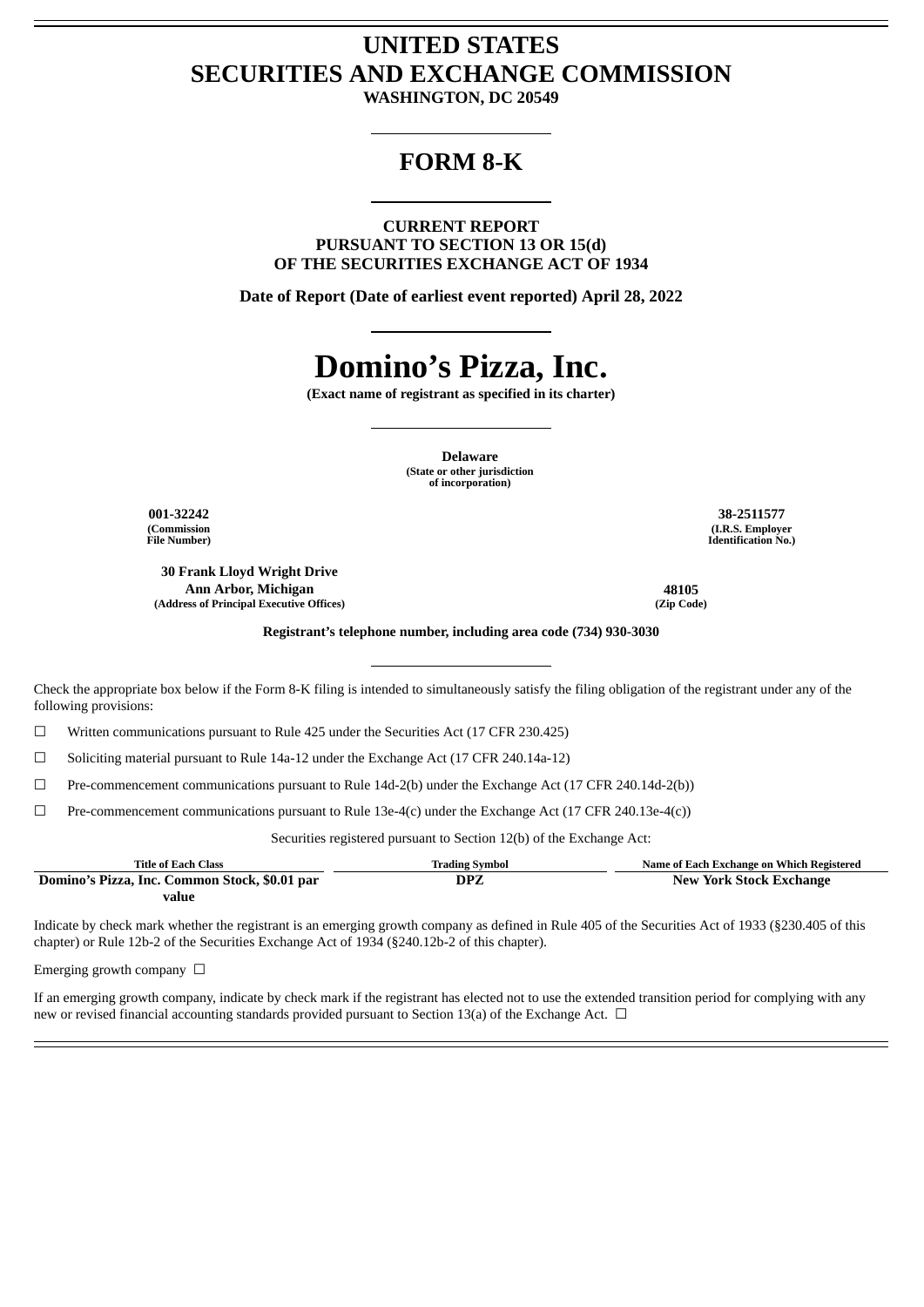#### **Item 7.01. Regulation FD Disclosure.**

The document attached hereto as Exhibit 99.1 is a copy of a report provided by Domino's Pizza, Inc. (the "Company") to holders of the Series 2015-1 4.474% Fixed Rate Senior Secured Notes, Class A-2-II, holders of the Series 2017-1 4.118% Fixed Rate Senior Secured Notes, Class A-2-III, holders of the Series 2018-1 4.116% Fixed Rate Senior Secured Notes, Class A-2-I, holders of the Series 2018-1 4.328% Fixed Rate Senior Secured Notes, Class A-2-II, holders of the Series 2019-1 3.668% Fixed Rate Senior Secured Notes, Class A-2, holders of the Series 2021-1 2.662% Fixed Rate Senior Secured Notes, Class A-2-I, holders of the Series 2021-1 3.151% Fixed Rate Senior Secured Notes, Class A-2-II and holders of the Series 2021-1 Variable Funding Senior Secured Notes, Class A-1, of Domino's Pizza Master Issuer LLC, a subsidiary of the Company. The information in this Form 8-K and the Exhibit attached hereto are being furnished pursuant to Item 7.01 of Form 8-K and therefore shall not be deemed filed for purposes of Section 18 of the Securities Exchange Act of 1934.

#### **Item 9.01. Financial Statements and Exhibits.**

*(d) Exhibits.*

| Exhibit<br>Number | Description                                                                                              |
|-------------------|----------------------------------------------------------------------------------------------------------|
| 99.1              | Domino's Pizza Master Issuer LLC Quarterly Noteholders' Statement for the first quarter of 2022.         |
| 104               | The cover page from this Current Report on Form 8-K, formatted in Inline XBRL (included as Exhibit 101). |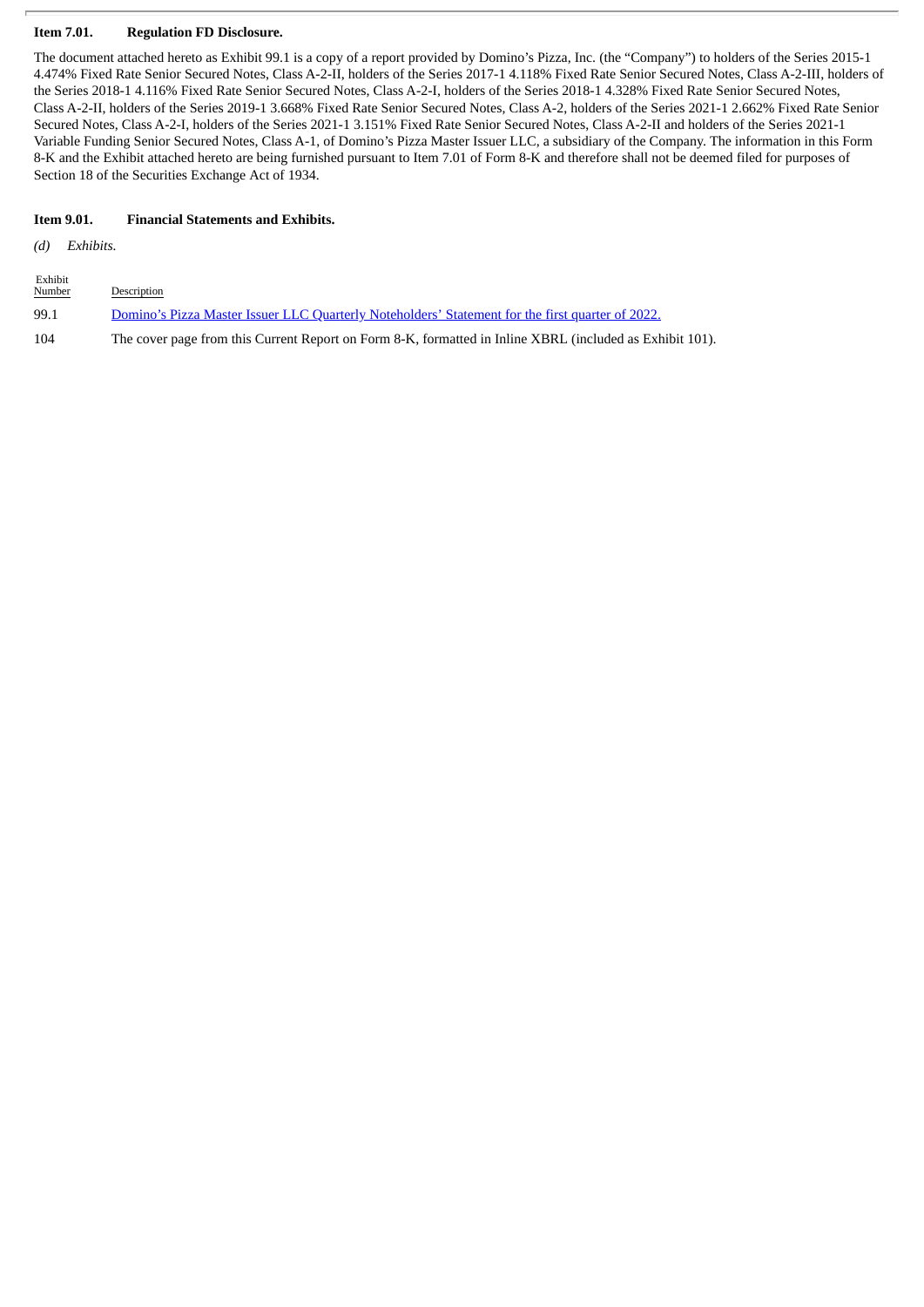**SIGNATURES**

Pursuant to the requirements of the Securities Exchange Act of 1934, the registrant has duly caused this report to be signed on its behalf by the undersigned hereunto duly authorized.

> DOMINO'S PIZZA, INC. (Registrant)

Jessica Parrish Vice President – Controller and Treasurer

Date: April 28, 2022 /s/ Jessica Parrish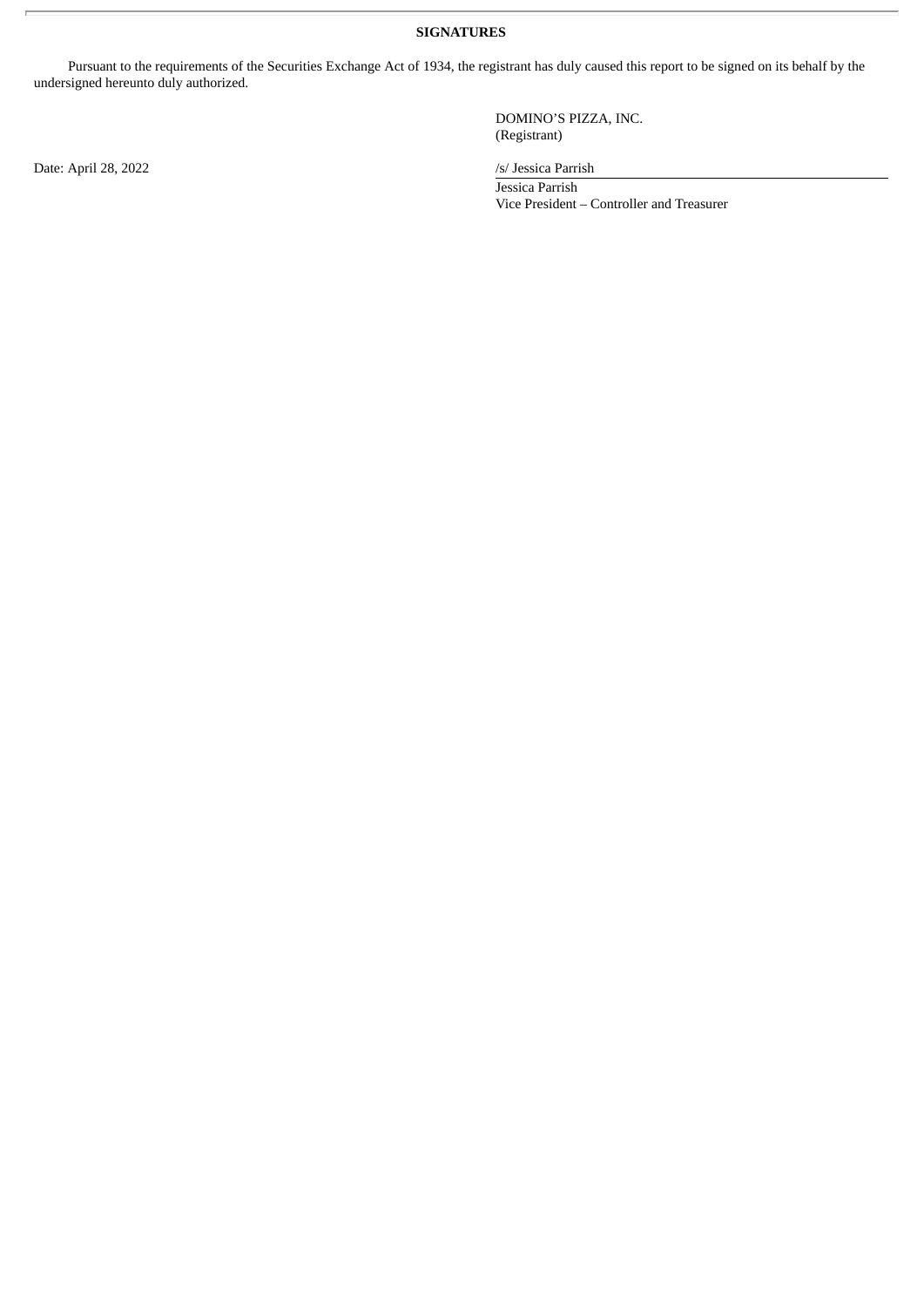# **Quarterly Noteholders' Statement**

<span id="page-3-0"></span>

| <b>Quarterly Collection Period Starting:</b> | January 3, 2022 |
|----------------------------------------------|-----------------|
| <b>Quarterly Collection Period Ending:</b>   | March 27, 2022  |
| <b>Quarterly Payment Date:</b>               | April 25, 2022  |

# **Debt Service Coverage Ratios and Senior ABS Leverage**

|                       | <b>Holdco Leverage</b> | <b>Senior ABS Leverage</b> | <b>Quarterly DSCR</b> |
|-----------------------|------------------------|----------------------------|-----------------------|
| <b>Current Period</b> | 5.71x                  | 6.23x                      | 3.23x                 |
| One Period Prior      | 5.59x                  | 6.06 x                     | 3.49x                 |
| Two Periods Prior     | 5.49x                  | 6.06 x                     | 3.47x                 |
| Three Periods Prior   | 5.64x                  | 6.16x                      | 3.56x                 |

#### **System Performance**

#### **Domestic**

|                                                             | Franchise       | Company-Owned | <b>Total Domestic</b> |
|-------------------------------------------------------------|-----------------|---------------|-----------------------|
| Open Stores at end of prior Quarterly Collection Period     | 6.185           | 375           | 6,560                 |
| Store Openings during Quarterly Collection Period           | 38              |               | 40                    |
| <b>Store Transfers during Quarterly Collection Period</b>   | (23)            | 23            |                       |
| Permanent Store Closures during Quarterly Collection Period | (3)             |               | (3)                   |
| Net Change in Open Stores during Quarterly Collection       |                 |               |                       |
| Period                                                      | 12 <sup>2</sup> | 25            |                       |
| Open Stores at end of Quarterly Collection Period           | 6.197           | 400           | 6.597                 |

# **International**

|                                                             | Franchise | <b>Company-Owned</b> | <b>Total International</b> |
|-------------------------------------------------------------|-----------|----------------------|----------------------------|
| Open Stores at end of prior Quarterly Collection Period     | 12.288    |                      | 12,288                     |
| Store Openings during Quarterly Collection Period           | 217       |                      | 217                        |
| Permanent Store Closures during Quarterly Collection Period | (41)      |                      | (41)                       |
| Net Change in Open Stores during Quarterly Collection       |           |                      |                            |
| Period                                                      | 176       |                      | 176                        |
| Open Stores at end of Quarterly Collection Period           | 12.464    |                      | 12,464                     |
|                                                             |           |                      |                            |
|                                                             | Franchise | <b>Company-Owned</b> | <b>International</b>       |
| Same-Store Sales Growth for Quarterly Collection Period     | $-3.2\%$  | $-10.5%$             | $1.2\%$                    |

#### **Potential Events**

|                                              | Material Concern |
|----------------------------------------------|------------------|
| <i>i.</i> Potential Rapid Amortization Event | No               |
| ii, Potential Manager Termination Event      | No               |

#### **Cash Trapping**

|                                                                       | Commenced | Commencement Date |
|-----------------------------------------------------------------------|-----------|-------------------|
| i. a. Partial Cash Trapping Period                                    | No        | N/A               |
| b. Full Cash Trapping Period                                          | No        | N/A               |
| ii. Cash Trapping Percentage during Quarterly Collection Period       |           | N/A               |
| iii Cash Trapping Percentage following current Quarterly Payment Date |           | N/A               |
| iv. Cash Trapping Percentage during prior Quarterly Collection Period |           | N/A               |
| v. Partial Cash Trapping Release Event                                |           | N/A               |
| vi. Full Cash Trapping Release Event                                  |           | N/A               |
|                                                                       |           |                   |

### **Occurrence Dates**

|                               | Commenced      | Commencement Date |
|-------------------------------|----------------|-------------------|
| i. Rapid Amortization Event   | N <sub>0</sub> | N/A               |
| ii. Default                   | Nο             | N/A               |
| iii. Event of Default         | No             | N/A               |
| iv. Manager Termination Event | No             | N/A               |

#### **Non-Amortization Test**

|                                | .ommenced | :ommencement<br>Jate |
|--------------------------------|-----------|----------------------|
| υ∩r<br>пос.<br>.<br>__________ | N.<br>___ | N<br>$-1$            |
|                                |           |                      |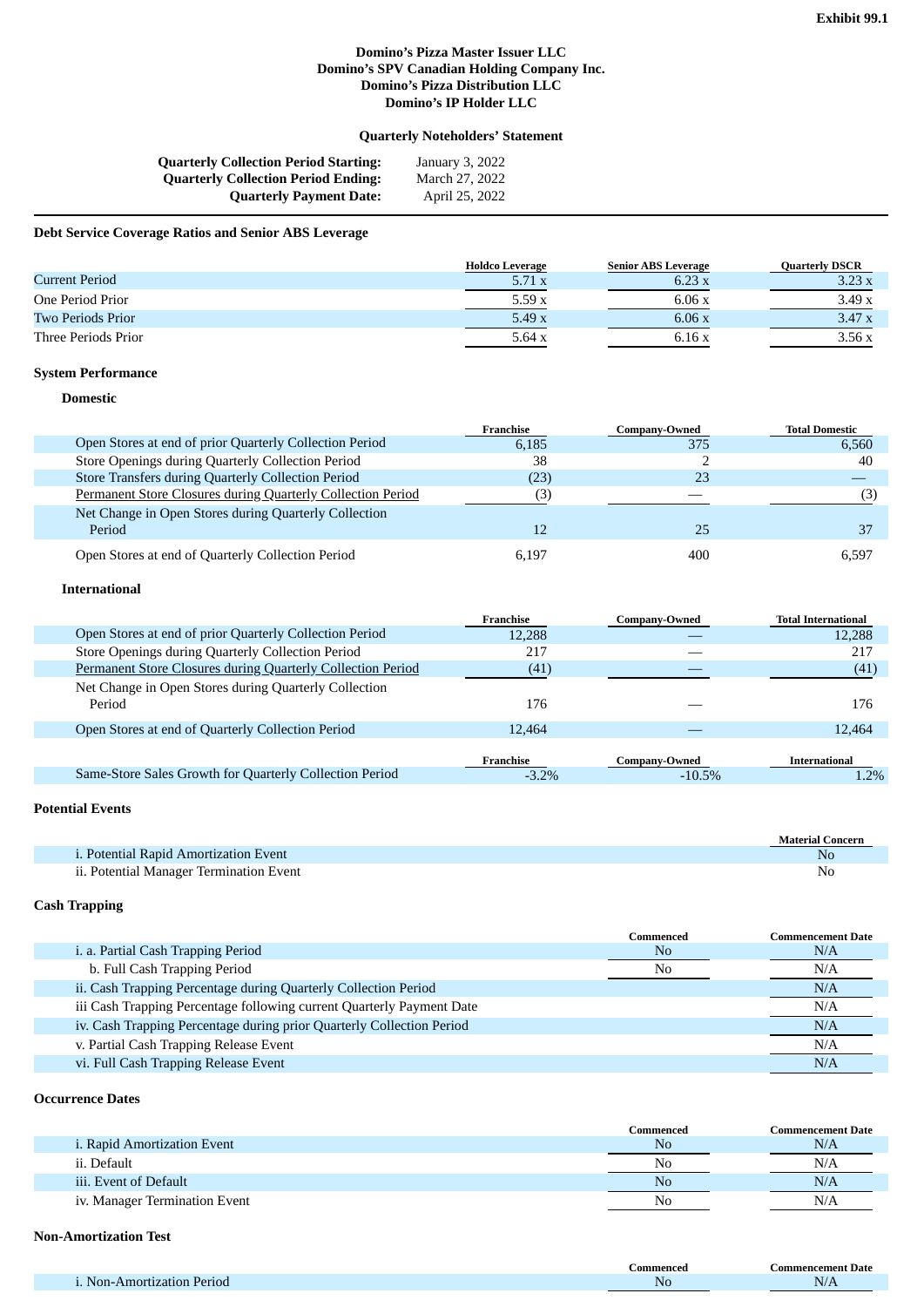|                                                   | ammenced. ' | Commencement Date |
|---------------------------------------------------|-------------|-------------------|
| i. Series 2021-1 Class A-1 first renewal period   | No          | N/A               |
| ii. Series 2021-1 Class A-1 second renewal period | Nο          | N/A               |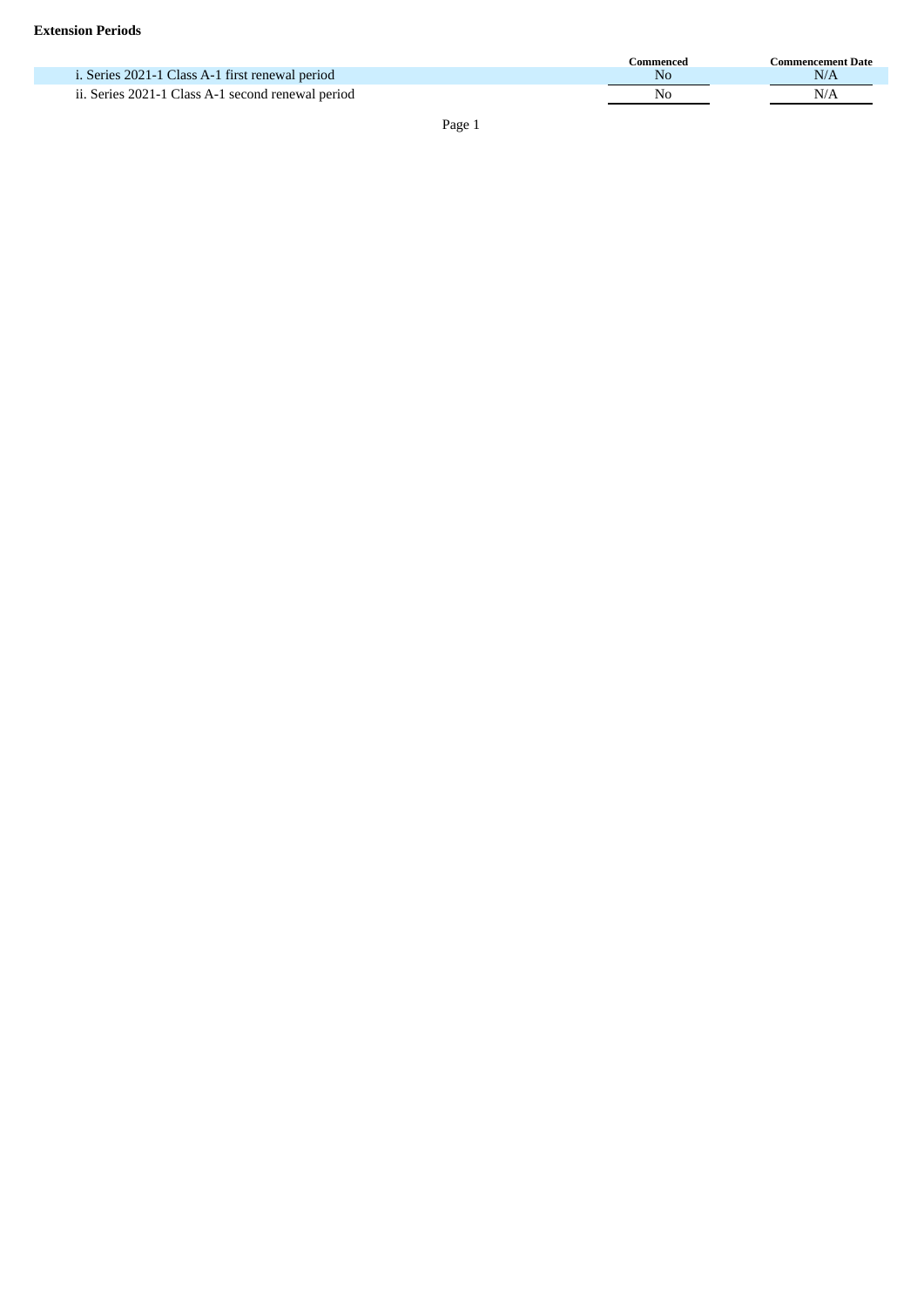#### **Quarterly Noteholders' Statement**

| <b>Quarterly Collection Period Starting:</b> | January 3, 2022 |
|----------------------------------------------|-----------------|
| <b>Quarterly Collection Period Ending:</b>   | March 27, 2022  |
| <b>Quarterly Payment Date:</b>               | April 25, 2022  |

#### **Allocation of Funds**

| 1. Outstanding Notes and Reserve Account Balances as of Prior Quarterly Payment Date: |               |                |
|---------------------------------------------------------------------------------------|---------------|----------------|
| i. Outstanding Principal Balances                                                     |               |                |
| a. Series 2021 -1 Class A-1 Notes (Advance)                                           | \$            |                |
| a. Series 2021 -1 Class A-1 Notes (Swingline)                                         | \$            |                |
| a. Series $2021 - 1$ Class A-1 Notes (L/C)                                            | \$            | 44,157,267.00  |
| b. Series 2015-1 Class A-2-II Notes                                                   | \$            | 758,000,000.00 |
| b. Series 2017-1 Class A-2-III Notes                                                  | \$            | 960,000,000.00 |
| b. Series 2018-1 Class A-2-I Notes                                                    | \$            | 411,187,500.00 |
| b. Series 2018-1 Class A-2-II Notes                                                   | \$            | 387,000,000.00 |
| b. Series 2019-1 Class A-2 Notes                                                      | \$            | 661,500,000.00 |
| b. Series 2021-1 Class A-2-I Notes                                                    | \$            | 843,625,000.00 |
| b. Series 2021-1 Class A-2-II Notes                                                   | \$            | 992,500,000.00 |
| c. Senior Subordinated Notes                                                          | \$            |                |
| d. Subordinated Notes                                                                 | \$            |                |
| ii. Reserve Account Balances                                                          |               |                |
| a. Available Senior Notes Interest Reserve Account Amount <sup>(1)</sup>              | \$            | 47,205,633.13  |
| b. Available Senior Subordinated Notes Interest Reserve Account Amount                | \$            |                |
| c. Available Cash Trap Reserve Account Amount <sup>(1)</sup>                          | \$            |                |
| 2. Retained Collections for Current Quarterly Payment Date:                           |               |                |
| i. Franchisee Payments                                                                |               |                |
| a. Domestic Continuing Franchise Fees                                                 | \$            | 209,477,034.62 |
| b. International Continuing Franchise Fees                                            | \$            | 58,267,026.13  |
| c. Initial Franchise Fees                                                             | \$            |                |
| d. Other Franchise Fees                                                               | \$            |                |
| e. PULSE Maintenance Fees                                                             | \$            | 243,584.39     |
| f. PULSE License Fees                                                                 | \$            | 1,742,314.42   |
| g. Technology Fees                                                                    |               | 21,497,881.22  |
| h. Franchisee Insurance Proceeds                                                      | \$            |                |
| i. Other Franchisee Payments                                                          | \$            |                |
| ii. Company-Owned Stores License Fees                                                 | \$            | 5,498,885.79   |
| iii. Third-Party License Fees                                                         | \$            |                |
| iv. Product Purchase Payments                                                         | \$            | 640,247,897.71 |
| v. Co-Issuers Insurance Proceeds                                                      | \$            |                |
| vi. Asset Disposition Proceeds                                                        | \$            |                |
| vii. Excluded Amounts                                                                 | \$            | 5,787,673.22   |
| viii. Other Collections                                                               | \$            | 337,928.98     |
| ix. Investment Income                                                                 | $\mathsf{\$}$ | 4,260.94       |
| x. HoldCo L/C Agreement Fee Income                                                    | \$            | 25,758.36      |
| Less:                                                                                 |               |                |
| xiii. Excluded Amounts                                                                | \$            | 116,260,681.80 |
| a. Advertising Fees                                                                   | \$            | 110,473,008.58 |
| b. Company-Owned Store Advertising Fees                                               | \$            |                |
| c. Third-Party Matching Expenses                                                      | \$            | 5,787,673.22   |
| xiv. Product Purchase Payments                                                        | \$            | 640,247,897.71 |
| xiv. Bank Account Expenses                                                            | \$            | 50,543.41      |
| Plus:                                                                                 |               |                |
| xvi. Aggregate Weekly Distributor Profit Amount                                       | \$            | 30,984,406.53  |
| xvii. Retained Collections Contributions                                              | \$            |                |
| xviii. Total Retained Collections                                                     | \$            | 217,555,529.39 |

1. Amounts calculated as of the close of business on the last Business Day of the preceding Quarterly Collection Period.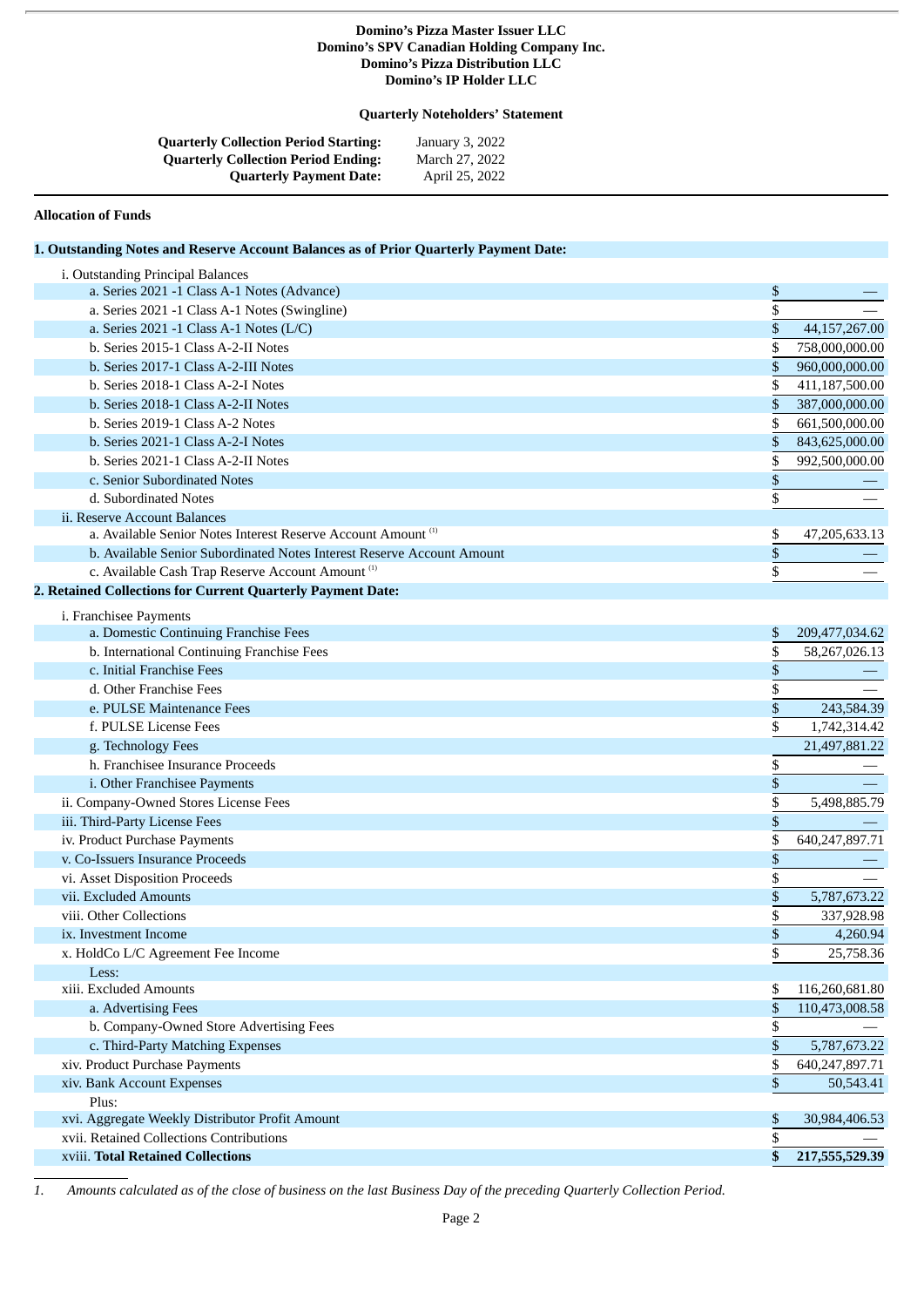# **Quarterly Noteholders' Statement**

| <b>Quarterly Collection Period Starting:</b> | January 3, 2022 |
|----------------------------------------------|-----------------|
| <b>Quarterly Collection Period Ending:</b>   | March 27, 2022  |
| <b>Quarterly Payment Date:</b>               | April 25, 2022  |

# **3. Adjusted Net Cash Flow for Current Quarterly Payment Date:**

| i. Retained Collections for Quarterly Collection Period                                                     | \$              | 217,555,529.39 |
|-------------------------------------------------------------------------------------------------------------|-----------------|----------------|
| Less:                                                                                                       |                 |                |
| ii. Servicing Fees, Liquidation Fees and Workout Fees                                                       | \$              | 252,898.49     |
| iii. Securitization Entities Operating Expenses paid during Quarterly Collection Period                     | $\overline{\$}$ | 5,000.00       |
| iv. Weekly Manager Fee Amounts paid during Quarterly Collection Period                                      | \$              | 18,064,283.83  |
| v. PULSE Maintenance Fees                                                                                   | \$              | 243,584.39     |
| vi. Technology Fees                                                                                         | \$              | 21,497,881.22  |
| vii. Administrative Expenses                                                                                | \$              | 18,750.00      |
| viii. Investment Income                                                                                     | \$              | 4,260.94       |
| vix. Retained Collections Contributions, if applicable, received during Quarterly Collection Period         | \$              |                |
| viii. Net Cash Flow for Quarterly Collection Period                                                         | \$              | 177,468,870.52 |
| ix. Net Cash Flow for Quarterly Collection Period / Number of Days in Quarterly Collection Period           | \$              | 2,112,724.65   |
| x. Multiplied by 91 if 52 week fiscal year or 92.75 if 53 week fiscal year                                  |                 | 91             |
| xi. Adjusted Net Cash Flow for Quarterly Collection Period                                                  | \$              | 192,257,943.15 |
| 4. Debt Service / Payments to Noteholders for Current Quarterly Payment Date:                               |                 |                |
|                                                                                                             |                 |                |
| i. Required Interest on Senior and Senior Subordinated Notes<br>Series 2021 -1 Class A-1 Quarterly Interest | \$              | 165,589.75     |
|                                                                                                             | \$              |                |
| Series 2015-1 Class A-2-II Quarterly Interest<br>Series 2017-1 Class A-2-III Quarterly Interest             | \$              | 8,478,230.00   |
| Series 2018-1 Class A-2-I Quarterly Interest                                                                | \$              | 9,883,200.00   |
|                                                                                                             |                 | 4,231,119.38   |
| Series 2018-1 Class A-2-II Quarterly Interest                                                               | \$              | 4,187,340.00   |
| Series 2019-1 Class A-2 Quarterly Interest                                                                  | \$              | 6,065,955.00   |
| Series 2021-1 Class A-2-I Quarterly Interest                                                                | \$              | 5,614,324.38   |
| Series 2021-1 Class A-2-II Quarterly Interest                                                               | \$              | 7,818,418.75   |
| ii. Required Principal on Senior and Senior Subordinated Notes                                              |                 |                |
| Series 2015-1 Class A-2-II Quarterly Scheduled Principal                                                    | \$              | 2,000,000.00   |
| Series 2017-1 Class A-2-III Quarterly Scheduled Principal                                                   | \$              | 2,500,000.00   |
| Series 2018-1 Class A-2-I Quarterly Scheduled Principal                                                     | \$              | 1,062,500.00   |
| Series 2018-1 Class A-2-II Quarterly Scheduled Principal                                                    | \$              | 1,000,000.00   |
| Series 2019-1 Class A-2 Quarterly Scheduled Principal                                                       | \$              | 1,687,500.00   |
| Series 2021-1 Class A-2-I Quarterly Scheduled Principal                                                     | \$              | 2,125,000.00   |
| Series 2021-1 Class A-2-II Quarterly Scheduled Principal                                                    | \$              | 2,500,000.00   |
| iii. Other                                                                                                  |                 |                |
| Series 2021 -1 Class A-1 Quarterly Commitment Fees                                                          | \$              | 292,205.12     |
| iv. Total Debt Service                                                                                      | \$              | 59,611,382.38  |
| v. Other Payments to Noteholders Relating to Notes                                                          |                 |                |
| Series 2019-1 Class A-1 Quarterly Contingent Additional Interest                                            | \$              |                |
| Series 2015-1 Class A-2-II Quarterly Contingent Additional Interest                                         | \$              |                |
| Series 2017-1 Class A-2-I Quarterly Contingent Additional Interest                                          | \$              |                |
| Series 2017-1 Class A-2-II Quarterly Contingent Additional Interest                                         | \$              |                |
| Series 2017-1 Class A-2-III Quarterly Contingent Additional Interest                                        | \$              |                |
| Series 2018-1 Class A-2-I Quarterly Contingent Additional Interest                                          | \$              |                |
| Series 2018-1 Class A-2-II Quarterly Contingent Additional Interest                                         | \$              |                |
| Series 2019-1 Class A-2 Quarterly Contingent Additional Interest                                            | \$              |                |
| 5. Aggregate Weekly Allocations to Distribution Accounts for Current Quarterly Payment Date:                |                 |                |
| i. All available deposits in Series 2021-1 Class A-1 Distribution Account                                   | \$              | 476,544.87     |
| iii. All available deposits in Series 2015-1 Class A-2-II Distribution Account                              | \$              | 10,478,230.00  |
| iv. All available deposits in Series 2017-1 Class A-2-III Distribution Account                              | \$              | 12,383,200.00  |
| v. All available deposits in Series 2018-1 Class A-2-I Distribution Account                                 | \$              | 5,293,619.38   |
| vi. All available deposits in Series 2018-1 Class A-2-II Distribution Account                               | \$              | 5,187,340.00   |
| vii. All available deposits in Series 2019-1 Class A-2-I Distribution Account                               | \$              | 7,753,455.00   |
| viii. All available deposits in Series 2021-1 Class A-2-I Distribution Account                              | \$              | 7,739,324.38   |
| ix. All available deposits in Series 2021-1 Class A-2-II Distribution Account                               | \$              | 10,318,418.75  |
| v. Total on Deposit in Distribution Accounts                                                                | \$              | 59,630,132.38  |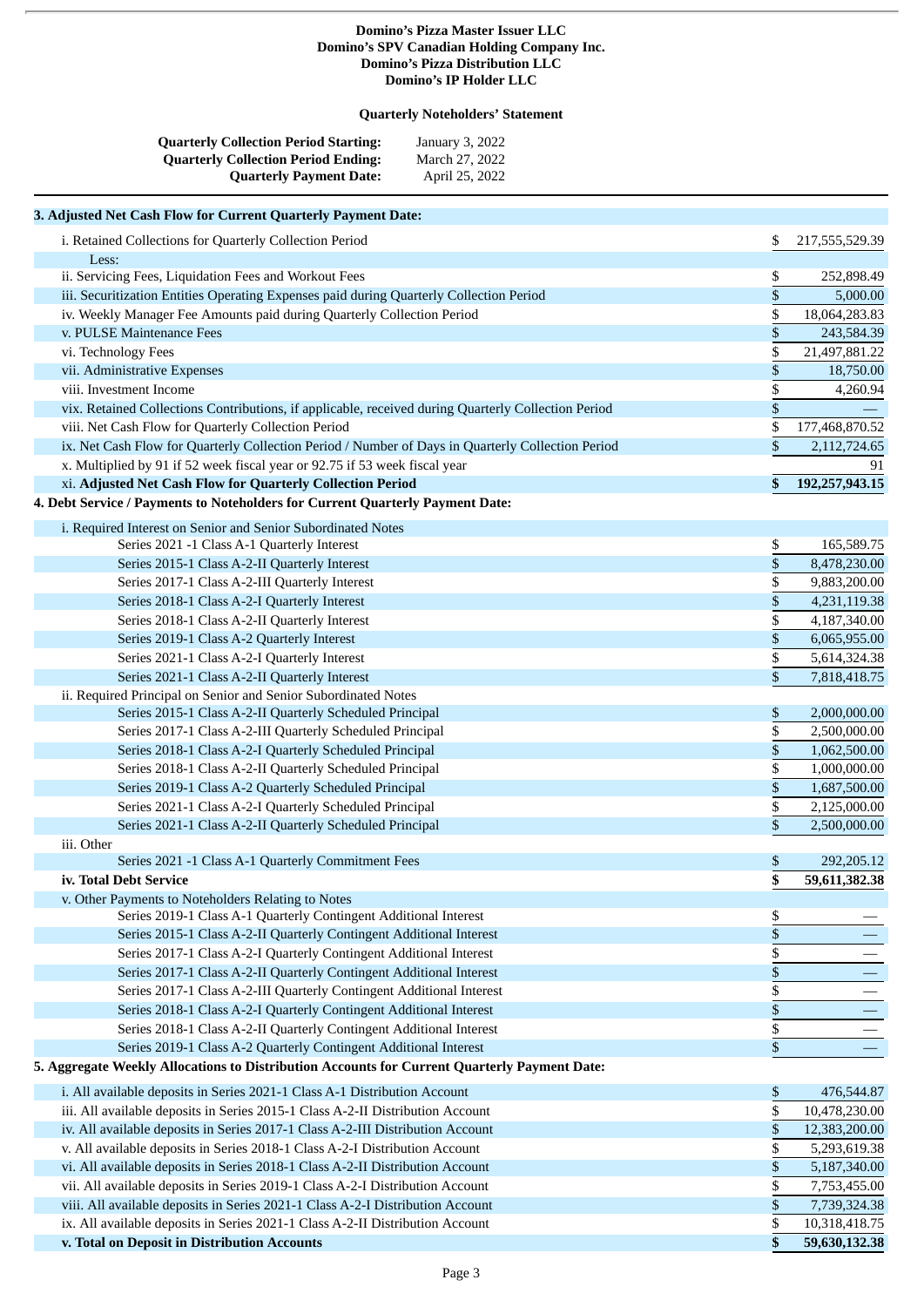# **Quarterly Noteholders' Statement**

| <b>Quarterly Collection Period Starting:</b> | January 3, 2022 |  |
|----------------------------------------------|-----------------|--|
| <b>Quarterly Collection Period Ending:</b>   | March 27, 2022  |  |
| <b>Quarterly Payment Date:</b>               | April 25, 2022  |  |

# **6. Distributions for Current Quarterly Payment Date:**

| Series 2021 -1 Class A-1 Distribution Account                                                                               |                               |               |
|-----------------------------------------------------------------------------------------------------------------------------|-------------------------------|---------------|
| i. Payment of interest and fees related to Series 2021 -1 Class A-1 Notes                                                   | \$                            | 476,544.87    |
| ii. Indemnification & Real Estate Disposition Proceeds Payments to reduce commitments under Series 2021 -1 Class A-1        |                               |               |
| <b>Notes</b>                                                                                                                | \$                            |               |
| iii. Principal payments to Series 2021 -1 Class A-1 Notes                                                                   | \$                            |               |
| iv. Payment of Series 2021 -1 Class A-1 Notes Breakage Amounts                                                              | \$                            |               |
| Series 2015-1 Class A-2-II Distribution Account                                                                             |                               |               |
| i. Payment of interest related to Series 2015-1 Class A-2-II Notes                                                          | \$                            | 8,478,230.00  |
| ii. Indemnification & Real Estate Disposition Proceeds payments to Series 2015-1 Class A-2-II Notes                         | \$                            |               |
| iii. Principal payment to Series 2015-1 Class A-2-II Notes                                                                  | \$                            | 2,000,000.00  |
| iv. Make-Whole Premium related to Series 2015-1 Class A-2-II Notes                                                          | \$                            |               |
| Series 2017-1 Class A-2-III Distribution Account                                                                            |                               |               |
| i. Payment of interest related to Series 2017-1 Class A-2-III Notes                                                         | \$                            | 9,883,200.00  |
| ii. Indemnification & Real Estate Disposition Proceeds payments to Series 2017-1 Class A-2-III Notes                        | \$                            |               |
| iii. Principal payment to Series 2017-1 Class A-2-III Notes                                                                 | \$                            | 2,500,000.00  |
| iv. Make-Whole Premium related to Series 2017-1 Class A-2-III Notes                                                         | \$                            |               |
| Series 2018-1 Class A-2-I Distribution Account                                                                              |                               |               |
| i. Payment of interest related to Series 2018-1 Class A-2-I Notes                                                           | \$                            | 4,231,119.38  |
| ii. Indemnification & Real Estate Disposition Proceeds payments to Series 2018-1 Class A-2-I Notes                          | \$                            |               |
| iii. Principal payment to Series 2018-1 Class A-2-I Notes                                                                   | \$                            | 1,062,500.00  |
| iv. Make-Whole Premium related to Series 2018-1 Class A-2-I Notes                                                           | \$                            |               |
| Series 2018-1 Class A-2-II Distribution Account                                                                             |                               |               |
| i. Payment of interest related to Series 2018-1 Class A-2-II Notes                                                          | \$                            | 4,187,340.00  |
| ii. Indemnification & Real Estate Disposition Proceeds payments to Series 2018-1 Class A-2-II Notes                         | $\overline{\$}$               |               |
| iii. Principal payment to Series 2018-1 Class A-2-II Notes                                                                  | $\overline{\$}$               | 1,000,000.00  |
| iv. Make-Whole Premium related to Series 2018-1 Class A-2-II Notes                                                          | \$                            |               |
| Series 2019-1 Class A-2 Distribution Account                                                                                |                               |               |
| i. Payment of interest related to Series 2019-1 Class A-2 Notes                                                             | \$                            | 6,065,955.00  |
| ii. Indemnification & Real Estate Disposition Proceeds payments to Series 2019-1 Class A-2 Notes                            | \$                            |               |
| iii. Principal payment to Series 2019-1 Class A-2 Notes                                                                     | \$                            | 1,687,500.00  |
| iv. Make-Whole Premium related to Series 2019-1 Class A-2 Notes                                                             | \$                            |               |
| Series 2021-1 Class A-2-I Distribution Account                                                                              |                               |               |
| i. Payment of interest related to Series 2021-1 Class A-2-I Notes                                                           | \$                            | 5,614,324.38  |
| ii. Indemnification & Real Estate Disposition Proceeds payments to Series 2021-1 Class A-2-I Notes                          | \$                            |               |
| iii. Principal payment to Series 2021-1 Class A-2-I Notes                                                                   | \$                            | 2,125,000.00  |
| iv. Make-Whole Premium related to Series 2021-1 Class A-2-I Notes                                                           | \$                            |               |
| Series 2021-1 Class A-2-II Distribution Account                                                                             |                               |               |
| i. Payment of interest related to Series 2021-1 Class A-2-II Notes                                                          | \$                            | 7,818,418.75  |
| ii. Indemnification & Real Estate Disposition Proceeds payments to Series 2021-1 Class A-2-II Notes                         | \$                            |               |
| iii. Principal payment to Series 2021-1 Class A-2-II Notes                                                                  | \$                            | 2,500,000.00  |
| iv. Make-Whole Premium related to Series 2021-1 Class A-2-II Notes                                                          | \$                            |               |
| <b>Total Allocations from Distribution Accounts</b>                                                                         | \$                            | 59,630,132.38 |
| 7. Senior Notes Interest Reserve Account Deposits, Draws and Releases as of Current Quarterly Payment Date:                 |                               |               |
|                                                                                                                             |                               |               |
| i. Deposits into Senior Notes Interest Reserve Account during Quarterly Collection Period                                   | \$<br>$\overline{\mathbb{S}}$ |               |
| ii. Less draws on / releases from Available Senior Notes Interest Reserve Account Amount                                    |                               | 72,480.63     |
| iii. Total Increase (Reduction) of Available Senior Notes Interest Reserve Account Amount                                   | \$                            | (72, 480.63)  |
| 8. Senior Subordinated Notes Interest Reserve Account Deposits, Draws and Releases as of Current Quarterly Payment<br>Date: |                               |               |
|                                                                                                                             |                               |               |
| i. Deposits into Senior Subordinated Notes Interest Reserve Account during Quarterly Collection Period                      | \$                            |               |
| ii. Less draws on Available Senior Subordinated Notes Interest Reserve Account Amount                                       | \$                            |               |
| iii. Total Increase (Reduction) of Available Senior Subordinated Notes Interest Reserve Account Amount                      | \$                            |               |